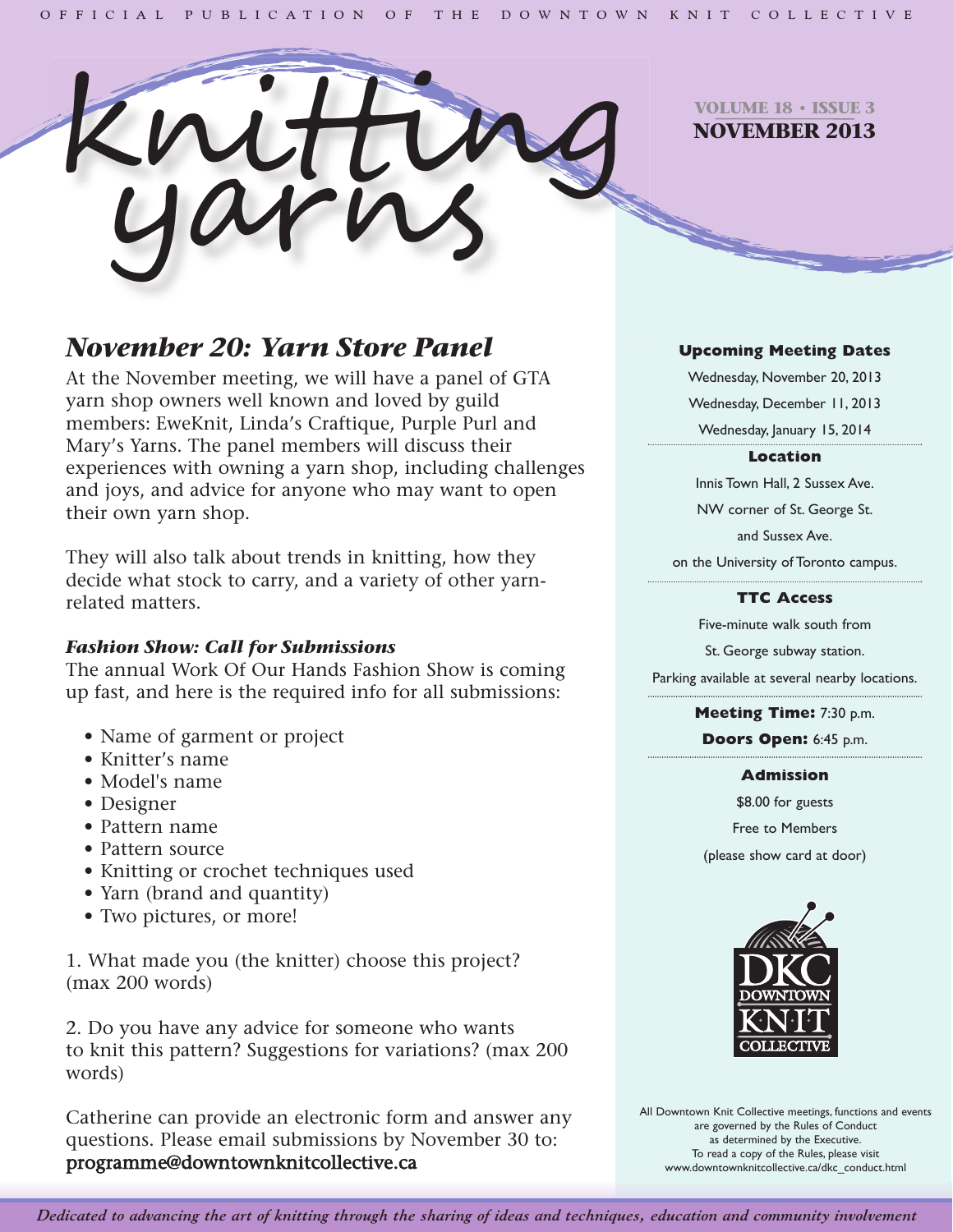## **Highlights of the October Meeting** *by Heather Brady*

Approximately 85 knitters were in attendance at the guild's second meeting of the year.

#### **Announcements**

The executive has decided that no one wants to mess around with the nametags anymore, so instead nametag stickers will be handed out at future meetings. Members might also want to make their own! Have fun with it.

The guild is reaching out to yarn shops with the intention of creating a symbiotic relationship– we can share info, network, and post about upcoming events. If you know of any yarn shops that might want to promote the guild and in turn have the shop promoted, please feel free to contact a member of the executive.

The executive has been deep in discussion about a name change due to results from feedback and focus groups. It's been suggested that our name sounds too "exclusive"or "elite", and not welcoming enough. We've been looking at changing our name in the new year to the GTA Knitter's Guild, since our members really come from all over. We're hoping this name change will open the door to more knitters.

We've had a few requests-- can everyone please take it easy on perfumes before coming to meetings? Our scent-sensitive members thank you!

#### **Raffle**

A Denise needle set was won by Susan Monis Brett. A huge skein of Fleece Artist Tosca was won by Pia Kallas-Harvey. A Soak Box kit was won by Anna Maria M.

#### **Show & Tell**

Kim Hume showed a Chinese Lace Pullover which she adapted with a lovely crochet border, using Madeline Tosh Merino DK.

Trish Denhoed showed her Trellis baby blanket (now available on Patternfish). With a new grandchild on the way, we can expect lots of baby stuff from her in the near future. She also showed a very cool scarf which employed an intentional colour pooling technique. Trish is addicted!

Susan Shone showed a short-sleeved cardigan in Dot & Dash pattern using yarn from Expression Fibers in Alaska. She made the sweater two sizes too small, as she is losing weight. Way to go, Susan!

Pia Kallas Harvey showed a Turkish lace-stitch shawl, using very bright Madeline Tosh sock yarn to great effect. She credited Joan for giving her lots of lace technical support.

Diane Martin showed a lace shawl of her own design, featuring the ingenious use of increases to keep it from slipping off her shoulders.

#### **Guest Speaker**

Event planner by day, knitter by night– Anne Blayney is an expert on colour theory. Her goal for the evening was to get us thinking about what colours you're drawn to, what ones work best, and how to use physical and virtual tools online to work out yarn choices.

Urging the audience not to panic, Anne started out with a short refresher on colour theory. Everyone's probably familiar with the colour wheel-- primaries, secondaries and intermediate colours. She also briefly outlined Hue (a colour), Tint (the colour mixed with white) and Shade (the colour toned down with black), as well as Saturation (strength/dilution of colour) and Value (the lightness or darkness of a colour).

Take a look at your own personal palette. What colours do you love? What do you usually wear? What do you *not* wear? What do you *wish* you could wear? Use your closet and your stash as a guide to come up with a short list of colours that work well together and (more importantly) work well *on you*.

Add neutrals and variations of "your"colours to the set. If you've got too many colours in your personal palette, weed some out. Then, when shopping for yarn or clothing, carry a cheat sheet with you as a guide (Anne suggested making a portable palette using hardware store paint chips or pieces of yarn from your stash).

We all love shopping for yarn, but sometimes it's easy to make a bad choice. Yarn that looks gorgeous in the skein can look like "thrown-up Fruit Loops"when knit. Anne's rule of thumb: the simpler the stitch pattern, the more complex the yarn can be (and vice versa). Be sure to check anniebeeknits.wordpress.com for more of Anne's colourcombining wisdom, and links to online palette creation tools.

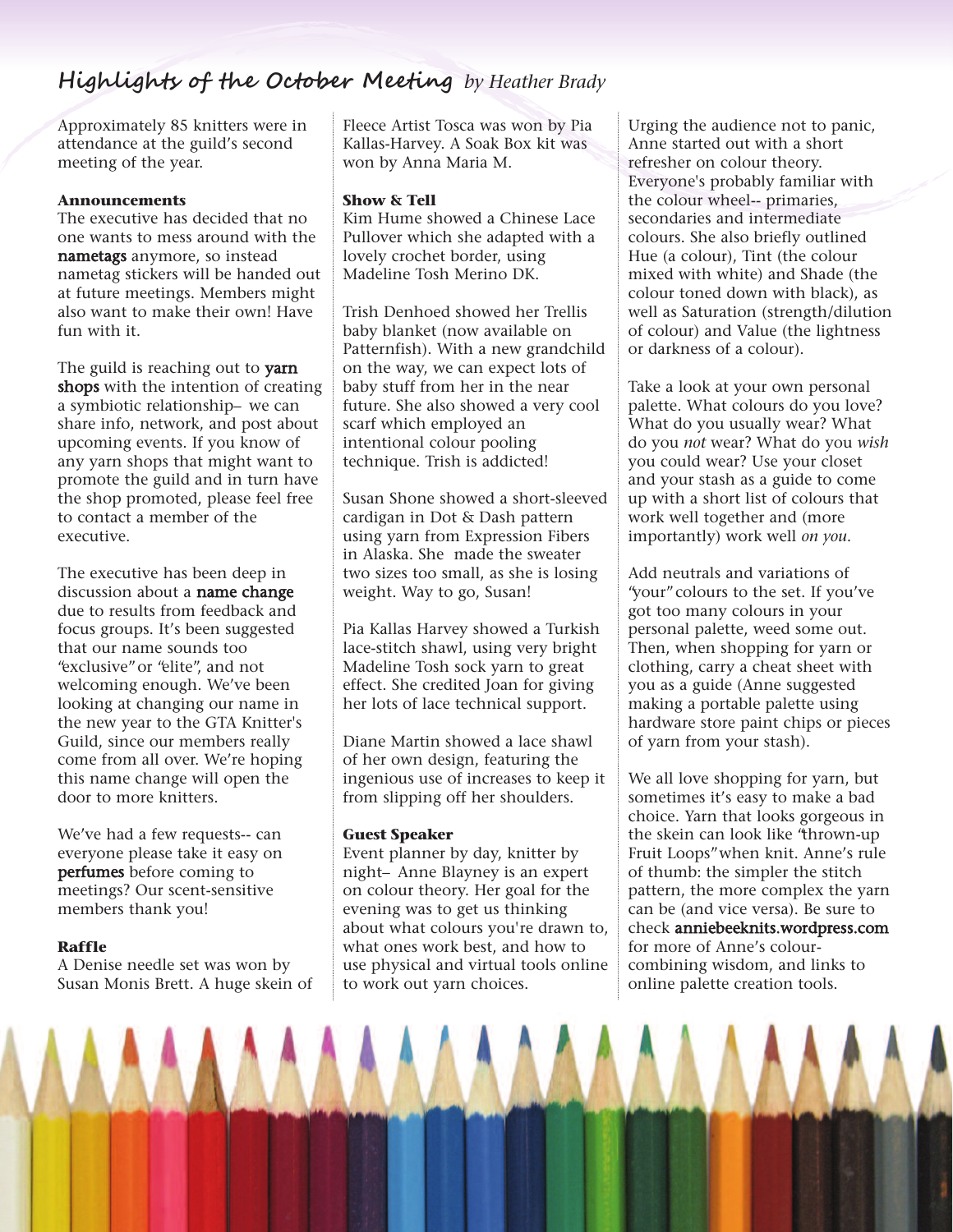## **What's in a Name?** *by Suzie Larouche*

The Downtown Knit Collective has had a beautiful life. Really. Except when people have thought it to be a group of women knitting together to earn a living; or have dismissed it to be a group of old ladies knitting the rest of their lives away; or believed it to be a bunch of knitters who gather somewhere downtown to knit.

Well, ladies and gentlemen, we know better. Our group has been extremely active in promoting the fibre arts, mostly through knitting, in the Greater Toronto Area. Meetings where experienced lecturers share their knowledge, skills exchanges, a lively newsletter that, in addition to relating our meetings, teaches stitch patterns and new techniques, an annual Frolic that has taken on a life of its own, involvement in charities and what else; we know for a fact that we are not "just a something". In the light of all these facts and after long and due consideration, the executive has decided that the time

is ripe for a change of name.

Many names could be considered and even more could be rejected. The first thing to eliminate is the "downtown"reference. We are in the GTA and our members are all over that area, so we cannot include one part of it and exclude another in the new name.

Because the word "collective"has a legal meaning that is very far from what we are, that too has to go. We believe, however, that we must become a guild rather than an association, for all that the word connotes.

In the Middle Ages, a guild was a grouping of people who shared a trade or a craft and, in order to pursue that trade, one had to go through an arduous apprenticeship, after which they needed to be accepted into the proper guild. Then, if anyone needed goods or services, they would go to guild members and be assured that

they were getting the best. Nowadays, we forgo the apprenticeship and the commercial side, but the word "guild"still has an undertone of quality to it. A guild is a gathering of highly skilled people. And we are, as you know, highly skilled. Thus, we plan to become a Knitters' Guild.

Now, we need our members' help to determine what the exact name of that guild will be. Your ideas are needed to fill the gap before the last two words. So please, send us your suggestions. There will be a special thread on the Ravelry DKC forum for your suggestions to be received and discussed. You can also e-mail me at dkccomm@gmail.com. We look forward to reading them and we hope for active participation.

This change will not come about overnight, but it is something to look forward to in the coming months. Keep an eye out, there will be more news.